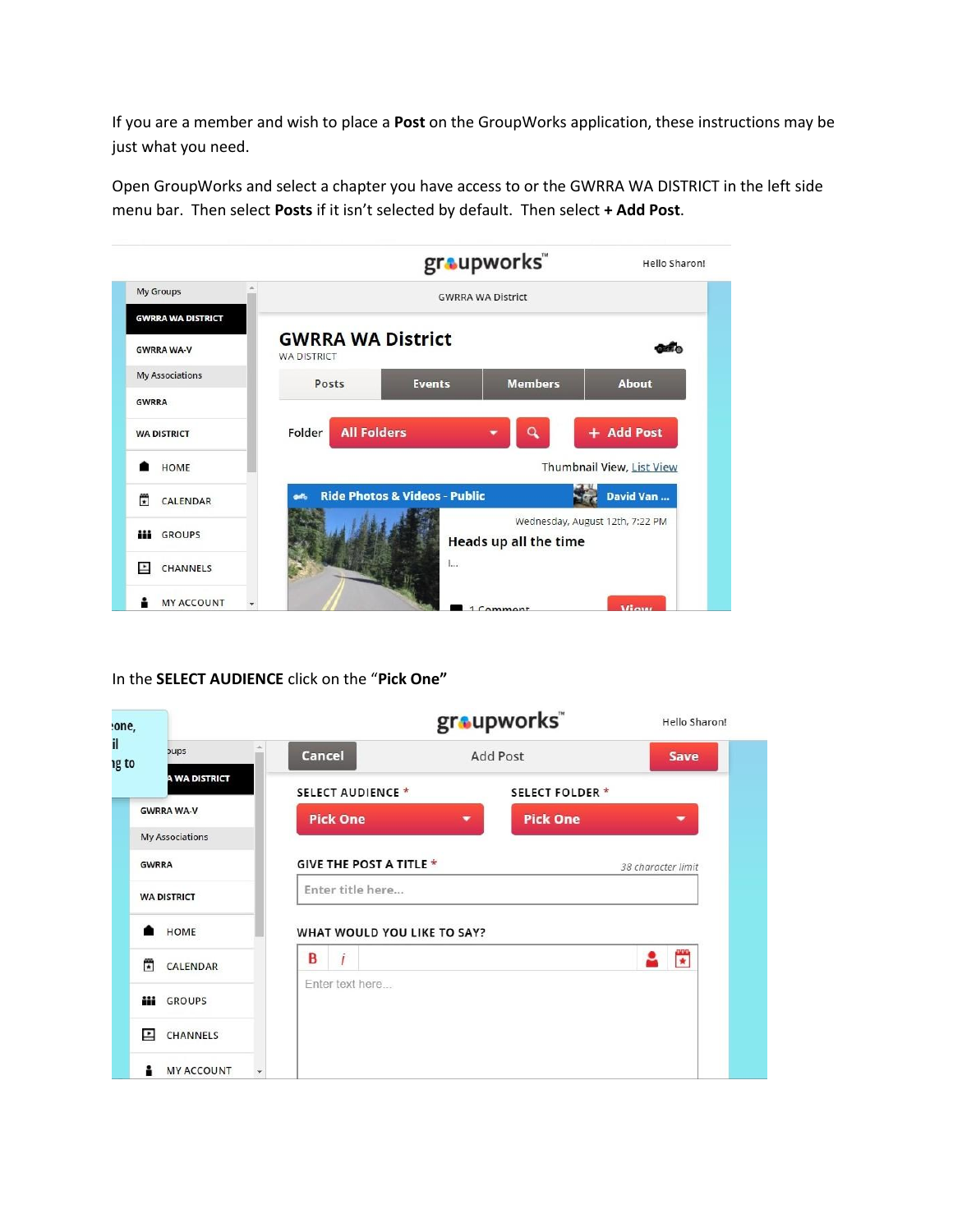|                                                  | graupworks"                              | <b>Hello Sharon!</b>          |
|--------------------------------------------------|------------------------------------------|-------------------------------|
| <b>My Groups</b>                                 | <b>x</b> Close                           | Save                          |
| <b>GWRRA WA DISTRICT</b>                         |                                          |                               |
| <b>GWRRA WA-V</b>                                | <b>Audience</b>                          | $\Delta$<br>$\mathcal{M}$     |
| <b>My Associations</b>                           | <b>GWRRA WA District</b>                 |                               |
| <b>GWRRA</b>                                     | Members                                  | character limit               |
| <b>WA DISTRICT</b>                               | Draft (only me)                          |                               |
| <b>HOME</b>                                      | Note: This is who can see your Post when |                               |
| 圖<br>CALENDAR                                    | they visit your Group's page.            | 贒<br>$\overline{\phantom{a}}$ |
| HH.<br><b>GROUPS</b>                             | Enter text here                          |                               |
| <b>CHANNELS</b><br>E                             |                                          |                               |
| <b>MY ACCOUNT</b><br>$\mathcal{L}_{\mathcal{F}}$ |                                          |                               |

Now scroll down until you see **GWRRA WA District,** then select **Members**

In the **SELECT FOLDER** click on the "**Pick One**".

|                          |                                | groupworks"                                 | Hello Sharon!            |
|--------------------------|--------------------------------|---------------------------------------------|--------------------------|
| <b>My Groups</b>         | Cancel                         | <b>Add Post</b>                             | <b>Save</b>              |
| <b>GWRRA WA DISTRICT</b> | <b>SELECT AUDIENCE *</b>       | <b>SELECT FOLDER *</b>                      |                          |
| <b>GWRRA WA-V</b>        | <b>Members</b>                 | <b>Pick One</b><br>$\overline{\phantom{a}}$ | $\overline{\phantom{a}}$ |
| <b>My Associations</b>   |                                |                                             |                          |
| <b>GWRRA</b>             | <b>GIVE THE POST A TITLE *</b> |                                             | 38 character limit       |
| <b>WA DISTRICT</b>       | Enter title here               |                                             |                          |
| <b>HOME</b>              | WHAT WOULD YOU LIKE TO SAY?    |                                             |                          |
| ÷<br>CALENDAR            | $\ddot{l}$<br>В                |                                             | $\frac{1}{\ast}$<br>≗    |
| <b>iii</b> GROUPS        | Enter text here                |                                             |                          |
| E<br>CHANNELS            |                                |                                             |                          |
| <b>MY ACCOUNT</b>        | $\mathbf{v}$                   |                                             |                          |

Now, select **Group News**.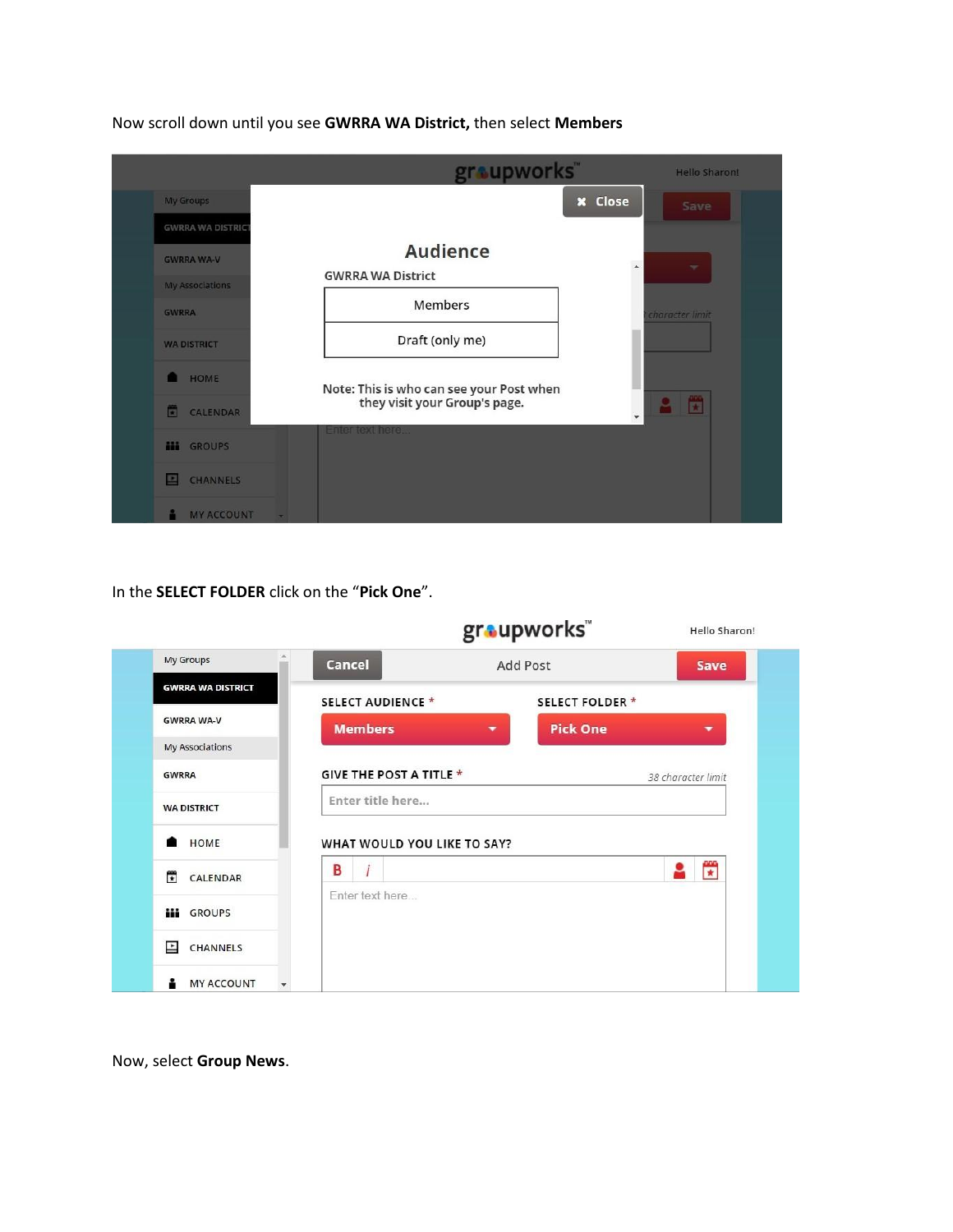|                          | graupworks"                     | <b>Hello Sharon!</b>      |
|--------------------------|---------------------------------|---------------------------|
| My Groups                |                                 | <b>x</b> Close<br>Save    |
| <b>GWRRA WA DISTRICT</b> |                                 |                           |
| <b>GWRRA WA-V</b>        | <b>Select Folder</b>            | ÷<br>$\infty$             |
| <b>My Associations</b>   |                                 |                           |
| <b>GWRRA</b>             | <b>Group News</b>               | character limit           |
| <b>WA DISTRICT</b>       | <b>Training &amp; Learning</b>  |                           |
| HOME                     | <b>Products &amp; Services</b>  |                           |
| 圖<br>CALENDAR            | <b>Ride Photos &amp; Videos</b> | 置<br>$\ddot{\phantom{0}}$ |
| m<br><b>GROUPS</b>       | Enter text here                 |                           |
| CHANNELS<br>E            |                                 |                           |
| <b>MY ACCOUNT</b>        | $\sim$                          |                           |

Now you can key in a title under the **GIVE THE POST A TITLE**. You can also provide your comments in the **WHAT WOULD YOU LIKE TO SAY?** Box.

|                                      |                                | graupworks                                                                                                                                      | Hello Sharon!      |
|--------------------------------------|--------------------------------|-------------------------------------------------------------------------------------------------------------------------------------------------|--------------------|
| <b>My Groups</b>                     | Cancel                         | Add Post                                                                                                                                        | Save               |
| <b>GWRRA WA DISTRICT</b>             | <b>SELECT AUDIENCE *</b>       | <b>SELECT FOLDER*</b>                                                                                                                           |                    |
| <b>GWRRA WA-V</b>                    | <b>Members</b>                 | <b>Group News</b><br>▼                                                                                                                          | ۰                  |
| My Associations                      |                                |                                                                                                                                                 |                    |
| <b>GWRRA</b>                         | <b>GIVE THE POST A TITLE *</b> |                                                                                                                                                 | 38 character limit |
| <b>WA DISTRICT</b>                   | <b>ADDING A POST EXAMPLE</b>   |                                                                                                                                                 |                    |
| HOME                                 | WHAT WOULD YOU LIKE TO SAY?    |                                                                                                                                                 |                    |
| $\overline{\phantom{a}}$<br>CALENDAR | B<br>İ                         |                                                                                                                                                 | 營                  |
| m<br><b>GROUPS</b>                   |                                | Adding some information that you wish to share with the District members<br>is very easy. Please be cognizant that many people read your input. |                    |
| E<br>CHANNELS                        |                                |                                                                                                                                                 |                    |
| <b>MY ACCOUNT</b>                    |                                |                                                                                                                                                 |                    |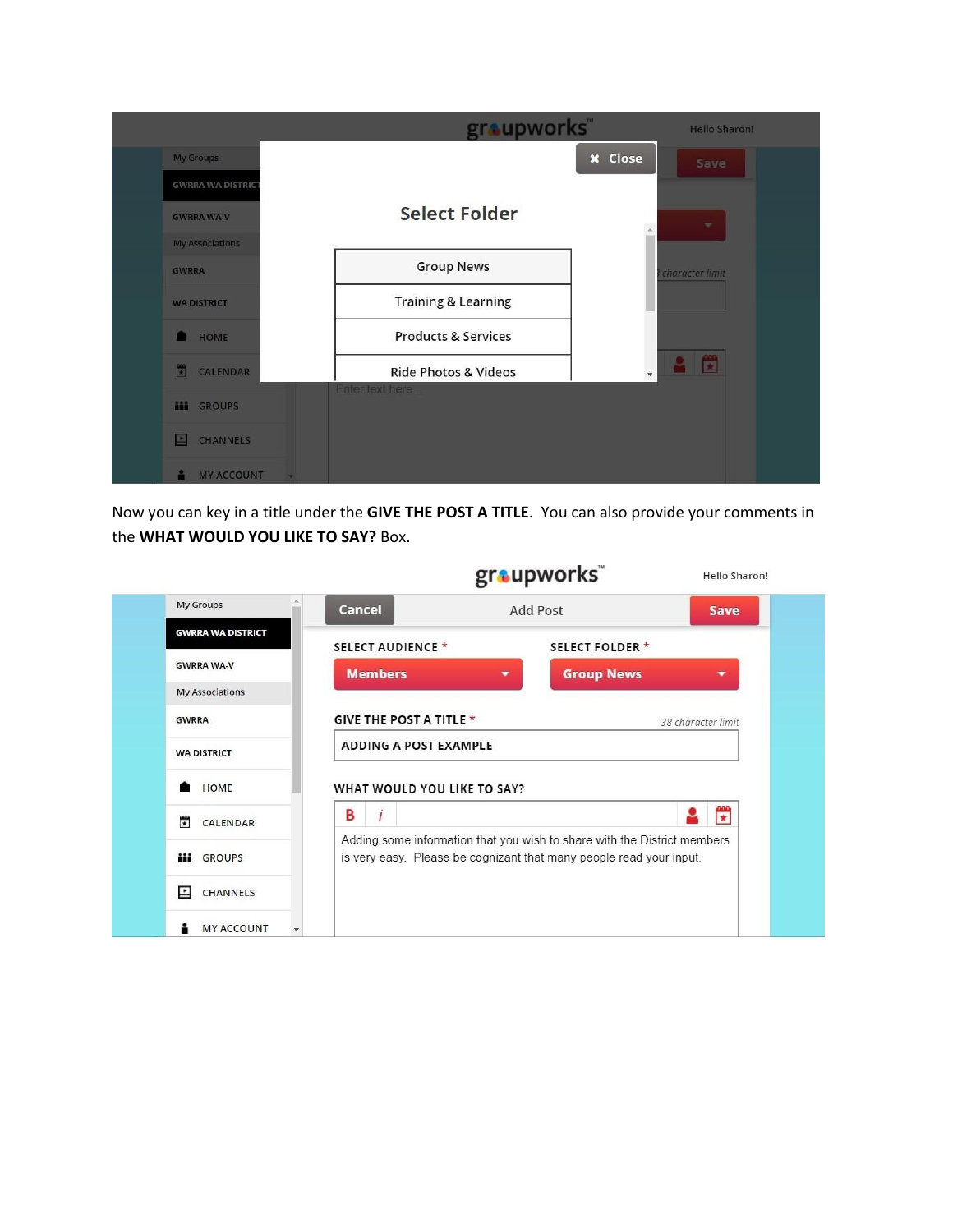You can even include photos, documents, videos, links to a website, or a special form in the **ADD MEDIA** area.



If you select **Image** you will be presented with a file browsing screen allowing you to search for and select a supported formatted image.

If you select **Document** you will also be presented with a file browsing screen allowing you to search for and select a supported formatted document.

If you select **Website** you will be presented with a panel in which you can enter a link to a specific page in the internet. You must select the **Save** button to retain the data.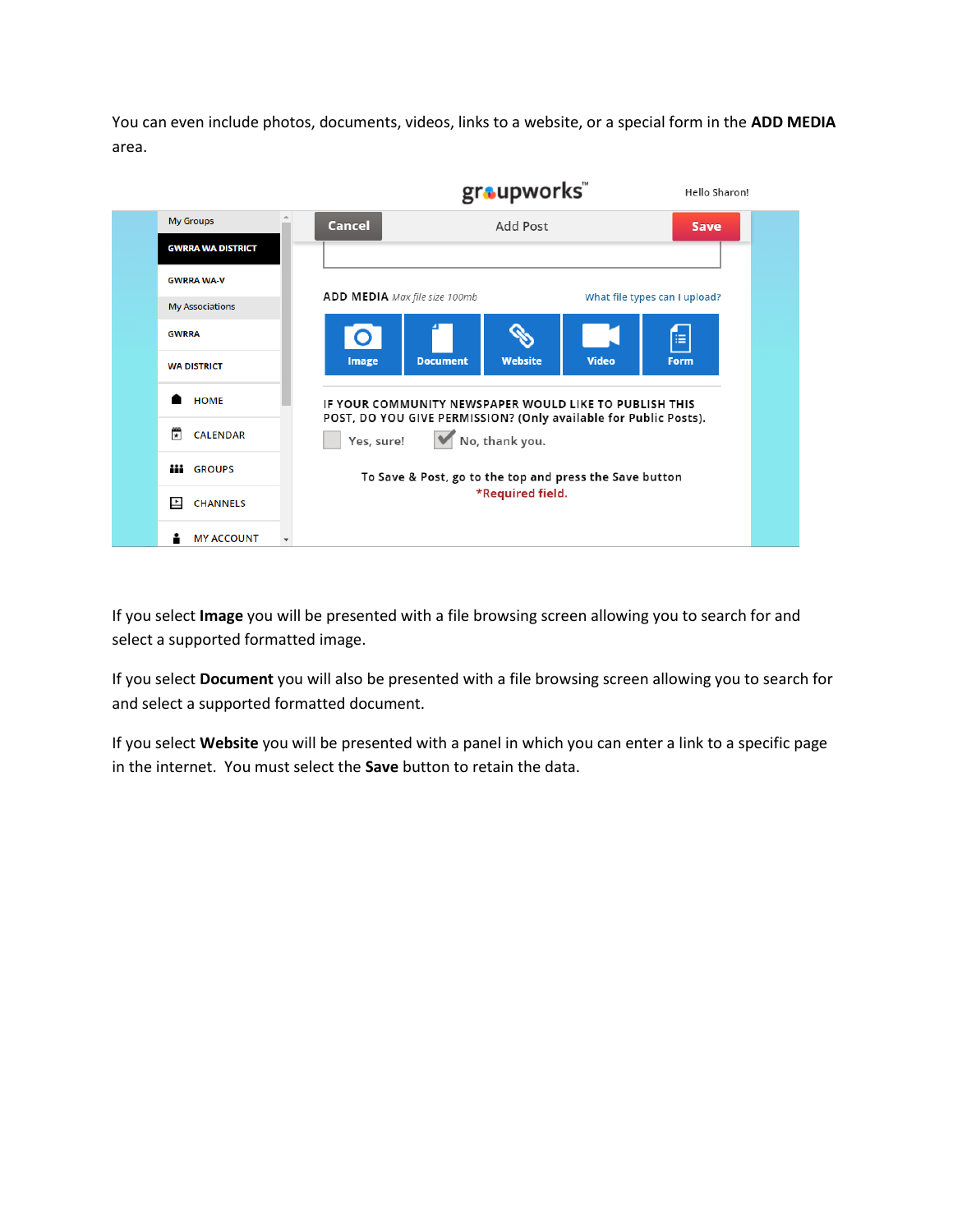|                         | groupworks"                                                              | <b>Hello Sharon!</b> |
|-------------------------|--------------------------------------------------------------------------|----------------------|
| <b>My Groups</b>        | <b>x</b> Close                                                           | Save                 |
| <b>GWRRA WA DISTRIC</b> |                                                                          |                      |
| <b>GWRRA WA-V</b>       | <b>Add Website Link</b>                                                  | ÷                    |
| <b>My Associations</b>  | WEBSITE                                                                  |                      |
| <b>GWRRA</b>            | Enter website link                                                       | character limit      |
| <b>WA DISTRICT</b>      | <b>Cancel</b><br>Save                                                    |                      |
| HOME                    |                                                                          |                      |
| <b>CALENDAR</b><br>圊    | Adding some information that you wish to share with the District members | Ë                    |
| m<br><b>GROUPS</b>      | is very easy. Please be cognizant that many people read your input.      |                      |
| <b>CHANNELS</b>         |                                                                          |                      |
| <b>MY ACCOUNT</b>       |                                                                          |                      |

If you had selected Video you would have been presented with a panel in which you could enter a link to a YouTube or the ability to upload your own file from the **Select file** option. Remember to select **Save** to retain your input.

|                                   | graupworks"           | <b>Hello Sharon!</b>                                        |
|-----------------------------------|-----------------------|-------------------------------------------------------------|
| <b>My Groups</b>                  |                       | <b>x</b> Close<br>Save                                      |
| <b>GWRRA WA DISTRICT</b>          |                       |                                                             |
| <b>GWRRA WA-V</b>                 | <b>Add Video</b>      | $\overline{\phantom{a}}$                                    |
| <b>My Associations</b>            | YOUTUBE               |                                                             |
| <b>GWRRA</b>                      | Enter YouTube link    | character limit                                             |
| <b>WA DISTRICT</b>                | OR                    |                                                             |
| HOME<br>m                         | <b>UPLOAD VIDEO</b>   |                                                             |
|                                   | <b>Select file</b>    | $\frac{\partial \partial \mathcal{L}}{\partial \mathbf{r}}$ |
| 面<br>CALENDAR                     | <b>Cancel</b><br>Save | t members                                                   |
| <b>GROUPS</b><br>m                |                       | input.                                                      |
| <b>CHANNELS</b><br>F              |                       |                                                             |
| <b>MY ACCOUNT</b><br>$\mathbf{r}$ |                       |                                                             |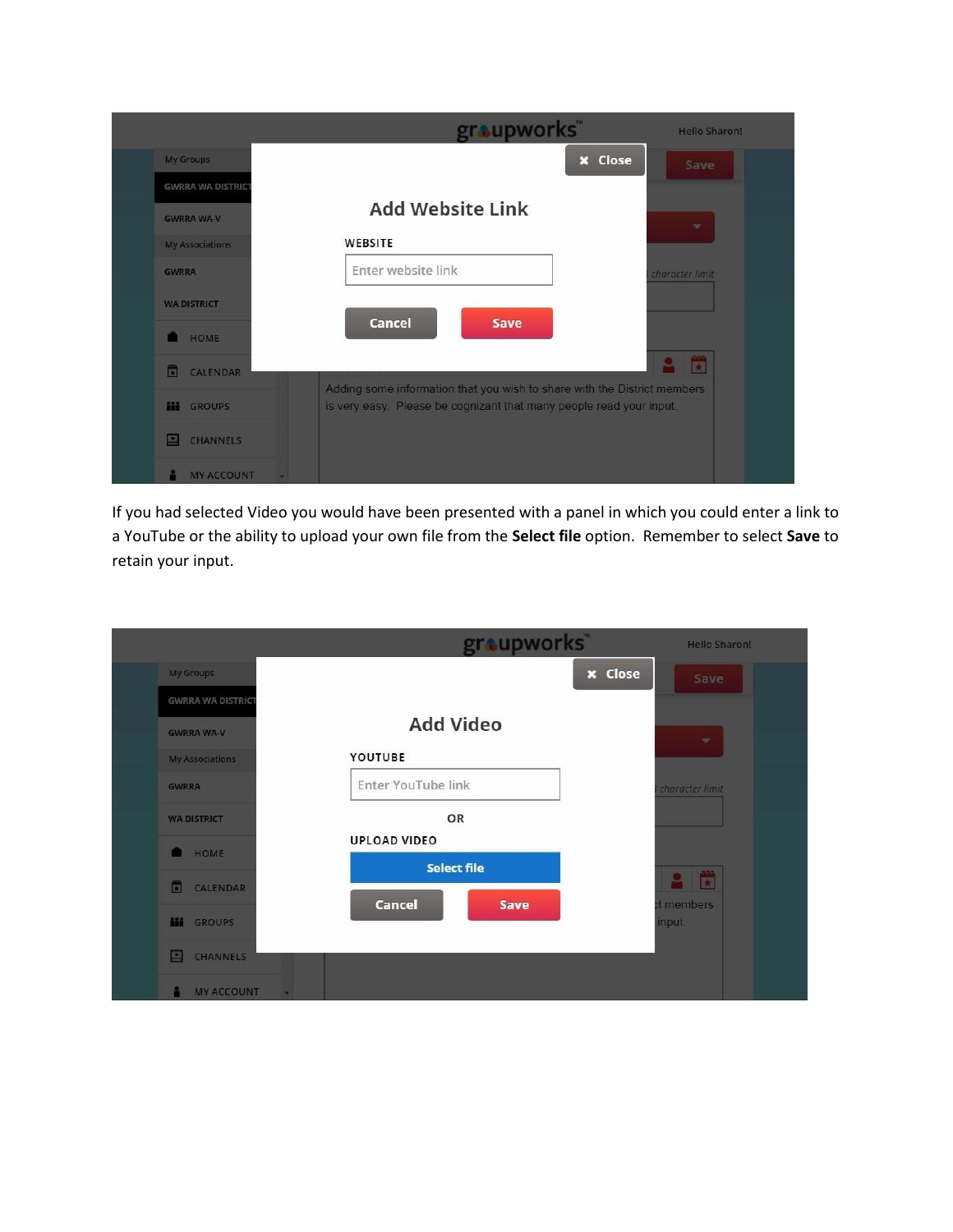If you had selected **Form** it will provide you with several options.



Selecting **OK** on this panel will present you with the next panel

In the **Sign Up Form Title** you can enter a description of the event. After that you can start listing some items needed and how many in the **Option #1 Name** section.

|                          | groupworks"                                | Hello Sharon!                    |
|--------------------------|--------------------------------------------|----------------------------------|
| <b>My Groups</b>         | Cancel<br><b>Add Post</b>                  | <b>Save</b>                      |
| <b>GWRRA WA DISTRICT</b> | ADD MEDIA Max file size 100mb              | What file types can I upload?    |
| <b>GWRRA WA-V</b>        |                                            |                                  |
| <b>My Associations</b>   | $\overline{O}$                             | 有                                |
| <b>GWRRA</b>             | <b>Website</b><br>Image<br><b>Document</b> | <b>Video</b><br>Form             |
| <b>WA DISTRICT</b>       | Sign Up Form Title *                       | 38 character limit               |
| HOME                     | My Chapter Picnic                          |                                  |
| F<br>CALENDAR            | Option #1 Name *                           | 30 character limit # of Sign Ups |
| m<br><b>GROUPS</b>       | Salads                                     | 1                                |
| H<br><b>CHANNELS</b>     |                                            | <b>Remove Form</b>               |
| <b>MY ACCOUNT</b>        |                                            |                                  |